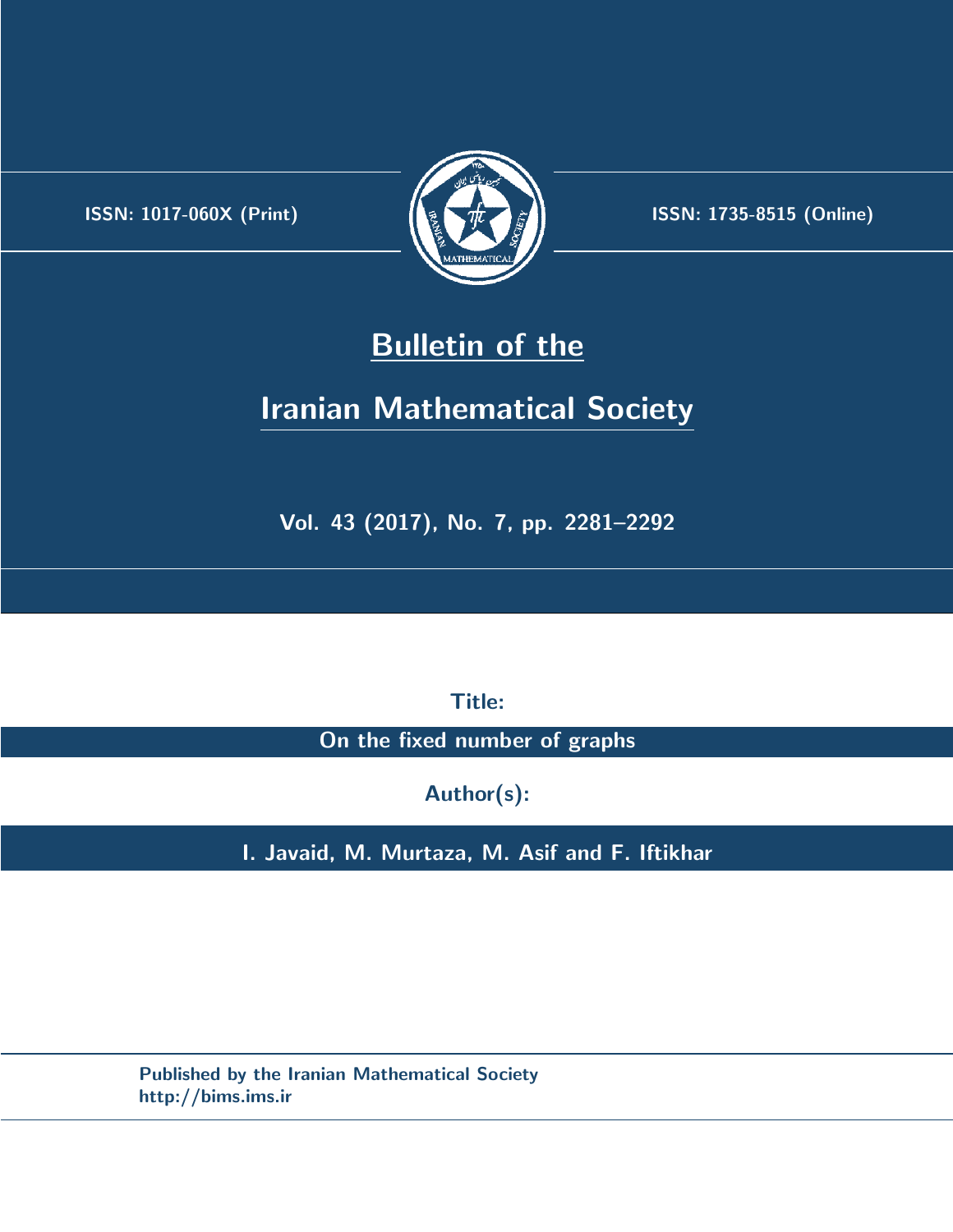Bull. Iranian Math. Soc. Vol. 43 (2017), No. 7, pp. 2281–2292 Online ISSN: 1735-8515

### **ON THE FIXED NUMBER OF GRAPHS**

I. JAVAID*∗*, M. MURTAZA, M. ASIF AND F. IFTIKHAR

(Communicated by Ali Reza Ashrafi)

ABSTRACT. A set of vertices  $S$  of a graph  $G$  is called a fixing set of  $G$ , if only the trivial automorphism of *G* fixes every vertex in *S*. The fixing number of a graph is the smallest cardinality of a fixing set. The fixed number of a graph  $G$  is the minimum  $k$ , such that every  $k$ -set of vertices of *G* is a fixing set of *G*. A graph *G* is called a *k*-fixed graph, if its fixing number and fixed number are both *k*. In this paper, we study the fixed number of a graph and give a construction of a graph of higher fixed number from a graph of lower fixed number. We find the bound on *k* in terms of the diameter *d* of a distance-transitive *k*-fixed graph. **Keywords:** Fixing set, stabilizer, fixing number, fixed number. **MSC(2010):** Primary: 05C25; Secondary: 05C60.

#### 1. **Introduction**

Let  $G = (V(G), E(G))$  be a connected graph of order *n*. The *degree* of a vertex *v* in *G*, denoted by  $\deg_G(v)$ , is the number of edges that are incident to *v* in *G*. The *distance* between two vertices *x* and *y*, denoted by  $d(x, y)$ , is the shortest length of a path between  $x$  and  $y$  in  $G$ . The *eccentricity* of a vertex  $x \in V(G)$  is  $e(x) = \max_{y \in V(G)} d(x, y)$  and the *diameter* of *G* is  $\max_{x \in V(G)} e(x)$ . For a vertex  $v \in V(G)$ , the *neighborhood* of *v*, denoted by  $N_G(v)$ , is the set of all vertices adjacent to *v* in *G*.

An *automorphism* of  $G$ ,  $g: V(G) \to V(G)$ , is a permutation on  $V(G)$  such that  $g(u)g(v) \in E(G)$  if and only if  $uv \in E(G)$ , i.e., the adjacency is preserved under automorphism *g*. The set of all such permutations for a graph *G* forms a group under the operation of composition of permutations. It is called the *automorphism group* of  $G$ , denoted by  $Aut(G)$  which is a subgroup of symmetric group  $S_n$ , the group of all permutations on *n* vertices. A graph *G* with the trivial automorphism group is called a *rigid* or *asymmetric* graph and such a graph has no symmetries. In this paper, all graphs (unless stated otherwise)

*⃝*c 2017 Iranian Mathematical Society

Article electronically published on December 30, 2017.

Received: 9 August 2016, Accepted: 3 March 2017.

*<sup>∗</sup>*Corresponding author.

<sup>2281</sup>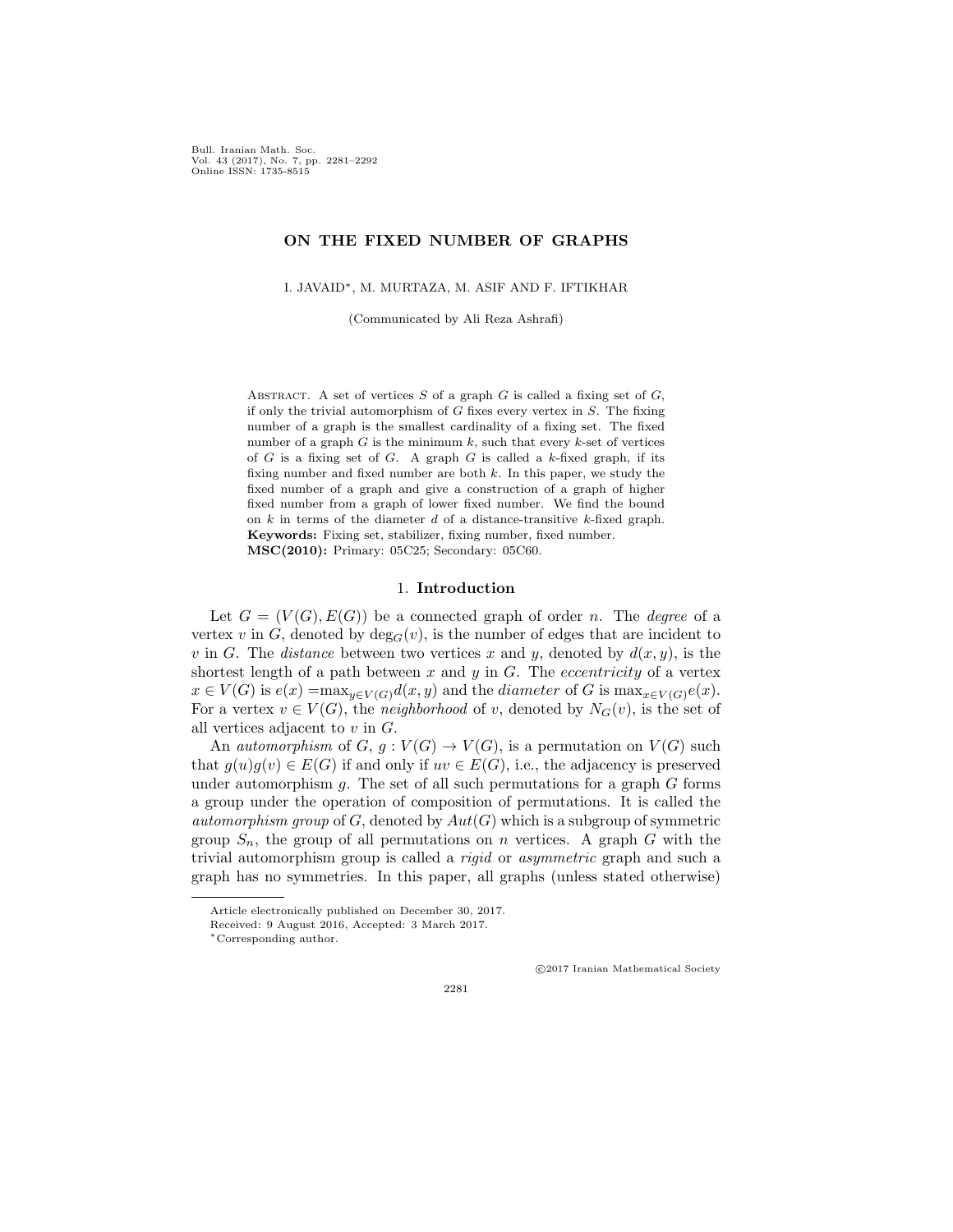have non-trivial automorphism group i.e.,  $Aut(G) \neq \{id\}$ . Let  $u, v \in V(G)$ , we say *u* is *similar* to *v*, denoted by  $u \sim v$  (or more specifically  $u \sim^g v$ ) if there is an automorphism  $g \in Aut(G)$  such that  $g(u) = v$ . It can be seen that the similarity is an equivalence relation on the vertices of *G*, and hence, it partitions the vertex set  $V(G)$  into disjoint equivalence classes, called orbits of *G*. The *orbit* of a vertex *v* is defined as  $\mathcal{O}(v) = \{u \in V(G) | u \sim v\}$ . The idea of fixing sets was introduced by Erwin and Harary in [[4\]](#page-11-0). They used the following terminology: The *stabilizer* of a vertex  $v \in V(G)$  is defined as,  $stab(v) = \{f \in Aut(G) | f(v) = v\}$ . The *stabilizer* of a set of vertices  $F \subseteq V(G)$ is defined as,  $stab(F) = \{ f \in Aut(G) | f(v) = v \text{ for all } v \in F \} = \cap_{v \in F} stab(v).$ A vertex *v* is *fixed* by an automorphism  $g \in Aut(G)$ , if  $g \in stab(v)$ . A set of vertices  $F$  is a *fixing set*, if  $stab(F)$  is trivial, i.e., the only automorphism that fixes all vertices of *F* is the trivial automorphism. The smallest cardinality of a fixing set is called the *fixing number* of  $G$  and it is denoted by  $fix(G)$ . We shall refer a set of vertices  $A \subset V(G)$  for which  $stab(A) \setminus \{id\} \neq \emptyset$  as a *non-fixing* set. A vertex  $v \in V(G)$  is called a *fixed* vertex, if  $stab(v) = Aut(G)$ . Every graph has a fixing set. Trivially, the set of vertices itself is a fixing set. It is also clear that a set containing all but one vertex is a fixing set. The following theorem gives a relation between orbits and stabilizers.

<span id="page-2-0"></span>**Theorem 1.1** (Orbit-Stabilizer Theorem)**.** *Let G be a connected graph and*  $v \in V(G)$ ,

$$
|Aut(G)| = |\mathcal{O}(v)||stab_{Aut(G)}(v)|.
$$

Boutin introduced determining set of a graph in [[2\]](#page-11-1). A set  $D \subseteq V(G)$  is said to be a *determining set* for *G*, if whenever  $g, h \in Aut(G)$  so that  $g(x) = h(x)$ for all  $x \in D$ , then  $g(v) = h(v)$  for all  $v \in V(G)$ . The minimum cardinality of a determining set of a graph *G*, denoted by *Det*(*G*), is called the *determining number* of *G*. The following lemma given in [\[5](#page-11-2)] shows the equivalence between definitions of fixing set and determining set.

**Lemma 1.2** ([[5\]](#page-11-2))**.** *A set of vertices is a fixing set if and only if it is a determining set.*

Thus, notions of the fixing number and the determining number of a graph *G* are same.

Jannesari and Omoomi have discussed the properties of resolving graphs and randomly *k*-dimensional graphs in  $[7]$  $[7]$  and  $[6]$  $[6]$ , which were based on the wellknown graph notions resolving number and metric dimension. In this paper, we define the fixed number of a graph, fixing graph and *k*-fixed graphs. We discuss the properties of these graphs in the context of fixing sets and the fixing number.

The *fixed number* of a graph *G*, *fxd*(*G*), is the minimum *k* such that every *kset* of vertices is a fixing set of *G*. It may be noted that  $0 \leq fix(G) \leq fix(G) \leq$  $n-1$ . A graph is said to be a *k*-fixed graph, if  $fix(G) = fxd(G) = k$ . In this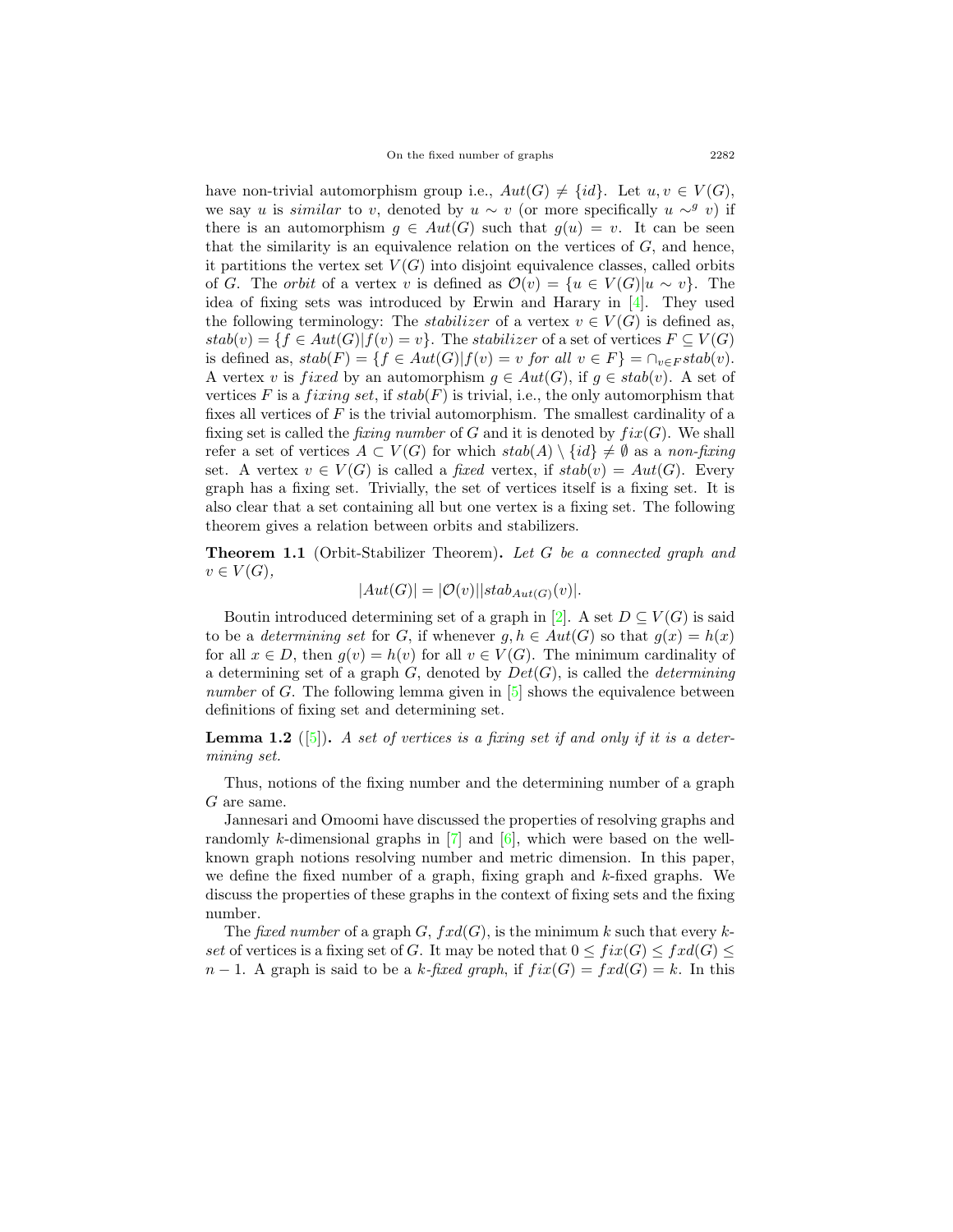paper, the fixed number *k*, remains in the focus of our attention. A path graph of even order is a 1-fixed graph. Similarly, a cyclic graph of odd order is a 2-fixed graph. We give a construction of a graph with  $fxd(G) = r + 1$  from a graph with  $frd(G) = r$  in Theorem [2.8.](#page-5-0) Also, a characterization of *k*-fixed graphs is given in Theorem [3.7.](#page-8-0)

### 2. **The fixed number**

Consider the graph  $G_1$  $G_1$  depicted in Figure 1. It is clear that  $Aut(G)$  =  ${e, (12)(34)(56)}$ . Also,  $stab(v) = {id}$  for all  $v \in V(G)$ . Thus,  ${v}$  for each



<span id="page-3-0"></span>

 $v \in V(G)$  forms a fixing set for *G*. Hence,  $fix(G) = fxd(G) = 1$  and *G* is 1-fixed graph. Thus, we have the following proposition immediately from the definition of fixing set.

**Proposition 2.1.** *Let*  $G$  *be a connected graph and*  $fxd(G) = 1$ *, then* 

(i)  $|\mathcal{O}(v)| = |Aut(G)|$  *for all*  $v \in V(G)$ *.* 

(ii) *G does not have fixed vertices.*

*Proof.* (i) Since,  $|stab(v)| = 1$  for all  $v \in V(G)$ , therefore the result follows from Theorem [1.1](#page-2-0). (ii) As  $stab(v) = Aut(G)$  for a fixed vertex  $v \in V(G)$ , therefore  $\{v\}$  does not form a fixing set for *G*. □

The problem of 'finding the minimum *k* such that every *k*-subset of vertices of *G* is a fixing set of *G*' is equivalent to the problem of 'finding the maximum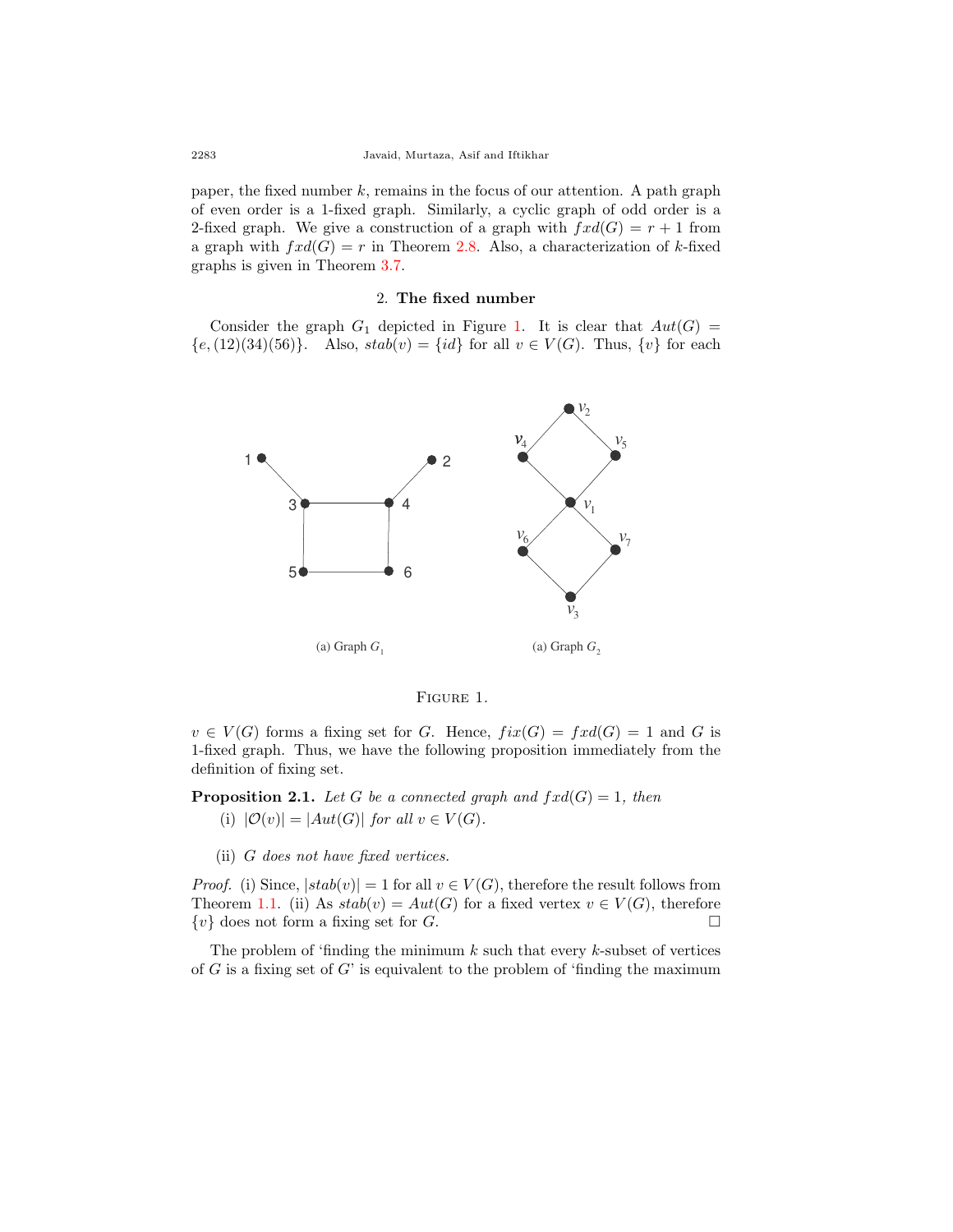*r* such that there exist an *r*-subset of vertices of *G* which is not a fixing set of *G*'. Thus, the largest cardinality of a non-fixing set in a graph *G* helps in finding the fixed number of *G*. We can see  $r = 0$  and  $r = 5$  for the graphs *G*<sup>1</sup> and *G*<sup>2</sup> in Figure [1](#page-3-0), respectively. Now, consider the graph *G*<sup>2</sup> in Figure [1](#page-3-0). Here,  $A = \{v_1, v_2, v_3, v_4, v_5\}$  is a non-fixing set with the largest cardinality and  $g = (v_6v_7) \in stab(A)$  is the only non-trivial automorphism in  $stab(A)$ . Thus, there exist a set  $B = \{v_6, v_7\} \subset V(G) \setminus A$  such that  $v_6 \sim^g v_7$ . In fact, for each non-fixing set *A* and each non-trivial automorphism  $g \in stab(A)$ , there exist at least one set *B* ⊂ *V*(*G*)  $\setminus$  *A* such that *u* ∼<sup>*g*</sup> *v* for all distinct *u, v* ∈ *B*. Thus, we have the following remark about non-fixing sets.

<span id="page-4-2"></span>*Remark* 2.2*.* Let *G* be a graph of order *n*.

- (i) If  $r$  ( $0 \le r \le n-2$ ) be the largest cardinality of a non-fixing subset of *G*, then  $fxd(G) = r + 1$ .
- (ii) Let *A* be a non-fixing set of *G*. For each non-trivial  $g \in stab(A)$  there exist at least one set  $B \subset V(G) \setminus A$  such that  $u \sim^g v$  for all distinct  $u, v \in B$ .

<span id="page-4-0"></span>**Proposition 2.3.** Let G be a graph and  $u, v \in V(G)$  such that  $N(v) \setminus \{u\}$  $N(u)\$ {*v*}*. Let F be a fixing set of G, then either u or v is in F.* 

*Proof.* Let  $u, v \in V(G)$  such that  $N(v) \setminus \{u\} = N(u) \setminus \{v\}$ . Suppose on contrary, both *u* and *v* are not in *F*. As *u* and *v* have common neighbors and  $u, v \notin F$ , so there exists an automorphism  $g \in Aut(G)$  such that  $g \in stab(F)$  and  $g(u) = v$ . Hence,  $stab(F)$  has a non-trivial automorphism, a contradiction.  $\Box$ 

<span id="page-4-1"></span>**Theorem 2.4.** *Let G be a connected graph of order n. Then,*  $fxd(G) = n-1$  *if and only if*  $N(v)\setminus\{u\} = N(u)\setminus\{v\}$  *for some*  $u, v \in V(G)$ *.* 

*Proof.* Let  $u, v \in V(G)$  such that  $N(v) \setminus \{u\} = N(u) \setminus \{v\}$ . Suppose on contrary that  $fxd(G) \leq n-2$ , then  $V(G)\setminus\{u, v\}$  is a fixing set for *G*. But, by Proposition [2.3,](#page-4-0) every fixing set contains either *u* or *v*. This contradiction implies that,  $fxd(G) = n-1.$ 

Conversely, let  $fxd(G) = n-1$ . Then, there exists a non-fixing subset *T* of *V*(*G*) with  $|T| = n - 2$ . Assume  $T = V(G) \setminus \{u, v\}$  for some  $u, v \in V(G)$ . Our claim is that *u, v* are those vertices of *G* for which  $N(u) \setminus \{v\} = N(v) \setminus \{u\}.$ Suppose on contrary  $N(u) \setminus \{v\} \neq N(v) \setminus \{u\}$ , then there exists a vertex  $w \in T$  such that *w* is adjacent to one of the vertices *u* or *v*. Without loss of generality, let *w* be adjacent to *u* but not adjacent to *v*. Let a non-trivial automorphism  $g \in stab(T)$  (such a non-trivial automorphism exists because T is not a fixing set). Since *g* is non-trivial and  $V(G) \setminus T = \{u, v\}$ ,  $g(u) = v$ . But *u* cannot map to *v* under *g*, because  $g \in stab(w)$  and *w* is adjacent with *u* and not adjacent to *v*. Hence, *g* also fixes *u* and *v*, i.e.,  $g \in stab\{u, v\}$ and consequently *g* becomes trivial. Hence,  $stab(T)$  is trivial, a contradiction. Thus,  $N(u) \setminus \{v\} = N(v) \setminus \{u\}.$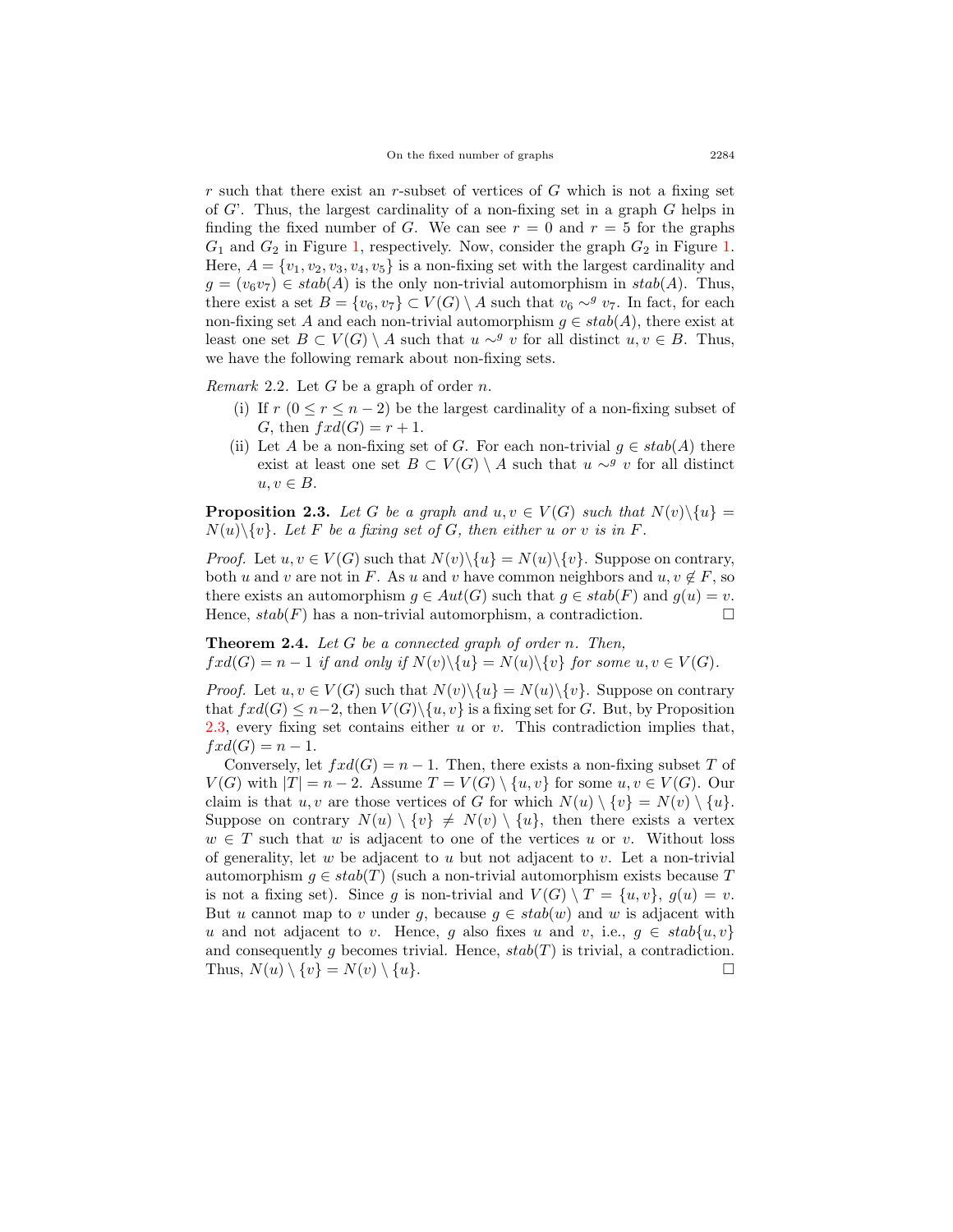The following theorem given in [[3\]](#page-11-3) is useful for the proof of Corollary [2.6.](#page-5-1)

<span id="page-5-2"></span>**Theorem 2.5** ([\[3](#page-11-3)])**.** *Let G be a connected graph of order n. Then*  $fix(G) = n - 1$  *if and only if*  $G = K_n$ *.* 

<span id="page-5-1"></span>**Corollary 2.6.** *Let G be a graph of order n* and  $G \neq K_n$ *. If G is*  $(n-1)$ *fixed graph, then for each pair of distinct vertices*  $u, v \in V(G)$ ,  $N(u) \setminus \{v\} \neq$  $N(v)\setminus\{u\}.$ 

*Proof.* Let  $N(u)\setminus\{v\} = N(v)\setminus\{u\}$  for some  $u, v \in V(G)$ . Then by Theorem [2.4,](#page-4-1)  $fxd(G) = n - 1$ . Since  $G \neq K_n$ , therefore by Theorem [2.5](#page-5-2),  $fix(G) \neq$  $n-1 = fxd(G)$ . Hence, *G* is not  $(n-1)$ -fixed. □

The fixing polynomial,  $F(G, x) = \sum_{i=fix(G)}^{n} \alpha_i x^i$ , of a graph *G* of order *n* is a generating function of sequence  $\{\alpha_i\}$  ( $fix(G) \leq i \leq n$ ), where  $\alpha_i$  is the number of fixing subsets of *G* with the cardinality *i*. For more detail about fixing polynomial, see [[9](#page-12-2)] where we discussed properties of fixing polynomial and found it for different families of graphs. For example  $F(C_3, x) = x^3 + 3x^2$ , where  $C_3$  is the cyclic graph of order 3.

**Theorem 2.7.** *Let G be a k-fixed graph of order n. Then,*

$$
F(G,x)=\sum_{i=k}^n \binom{n}{i}x^i.
$$

*Proof.* Since  $fix(G) = fxd(G) = k$  and superset of a fixing set is also a fixing set, each subset of  $V(G)$  with the cardinality  $i$  ( $k \leq i \leq n$ ) is a fixing set. Hence,  $\alpha_i = \binom{n}{i}$  for each *i*,  $(k \le i \le n)$ .

<span id="page-5-0"></span>**Theorem 2.8.** Let G be a graph of order n and  $fxd(G) = r$ . We can construct *a* graph  $G'$  of order  $n + 1$ , from  $G$  such that  $fxd(G') = r + 1$ .

*Proof.* Since  $fxd(G) = r$ , *G* has a non-fixing set *A* with the largest cardinality  $|A| = r - 1$ . By Remark [2.2\(](#page-4-2)ii), for each non-trivial  $g \in stab(A)$ , there exist at least one set  $B \subset V(G) \setminus A$  such that  $u \sim^g v$  for all distinct  $u, v \in B$ . Consider  $B = \{v_1, v_2, \ldots, v_l\}$ . Take a  $K_1 = \{x\}$  and join *x* with  $v_1, v_2, \ldots, v_l$  by edges  $xv_1, xv_2, \ldots, xv_l$ . We call the new graph *G*<sup>*'*</sup>. This completes the construction of *G′* . We shall now find a non-fixing subset of *G′* with the largest cardinality. Since,  $v_i \sim^g v_j$  ( $i \neq j, 1 \leq i, j \leq l$ ) in *G* and *x* is adjacent to  $v_1, v_2, \ldots, v_l$  in *G*<sup> $\prime$ </sup>. Therefore, we can find a  $g' \in Aut(G')$  such that

$$
g'(u) = \begin{cases} x & \text{if } u = x, \\ g(u) & \text{if } u \neq x \end{cases}
$$

in G'. Clearly,  $g' \in stab(x) \cap stab(A) = stab(\lbrace x \rbrace \cup A)$  and  $v_i \sim^{g'} v_j$   $(i \neq j, 1 \leq j$  $i, j \leq l$ ) in *G*<sup>*'*</sup>. Since, *g*<sup>*'*</sup> is non-trivial and *A* is a non-fixing set of *G* with the largest cardinality,  $A \cup \{x\}$  is a non-fixing set of  $G'$  with the largest cardinality. Hence, by Remark [2.2](#page-4-2)(i),  $fxd(G') = |A \cup \{x\}| + 1 = r + 1.$  □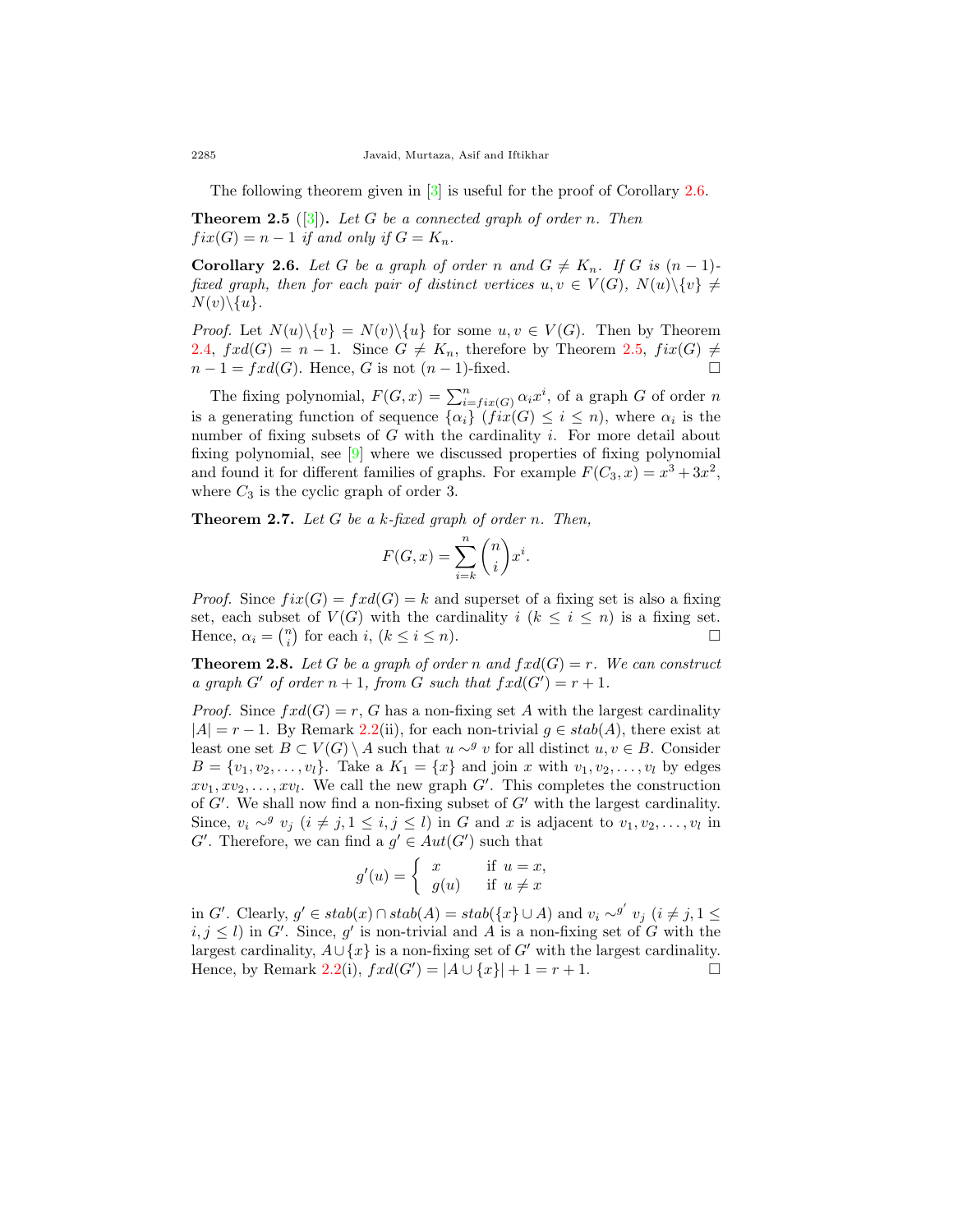The following lemma is useful for finding the fixing number of a tree.

<span id="page-6-0"></span>**Lemma 2.9** ([[4\]](#page-11-0)). Let *T* be a tree and  $F \subset V(T)$ , then *F* fixes *T* if and only *if F fixes the end vertices of T.*

**Theorem 2.10.** For every integers p and q with  $2 \leq p \leq q$ , there exists a *graph G with*  $fix(G) = p$  *and*  $fxd(G) = q$ *.* 

*Proof.* For  $p = q$ ,  $G = K_{p+1}$  will have the desired property. So we consider 2 ≤ *p* < *q*. Consider a graph *G* obtained from a path  $w_1, w_2, \ldots, w_{q-p}$ . Add  $p+1$  vertices  $u_1, u_2, \ldots, u_{p+1}$  and  $p+1$  edges  $w_1u_1, w_1u_2, \ldots, w_1u_{p+1}$  with  $w_1$ . Thus,  $|V(G)| = q+1$ . Consider the set  $F \subset V(G)$ ,  $F = \{u_1, u_2, \ldots, u_p\}$ , then *F* fixes the set of end vertices  $\{u_1, u_2, \ldots, u_p, u_{p+1}\}$  of *G*. As *G* is a tree and  $w_{p-q}$ is a fixed end vertex, therefore *F* fixes *G* by Lemma [2.9](#page-6-0). Since *F* is a fixing set of *G* with the minimum cardinality,  $fix(G) = |F| = p$ . Also,  $fxd(G) = q$ because  $U = \{w_1, w_2, \dots, w_{q-p}, u_1, u_2, \dots, u_{p-1}\}$  is the largest non-fixing set with the cardinality  $q - 1$ . with the cardinality  $q-1$ .

### 3. **The fixing graph**

Let *G* be a connected graph. The set of fixed vertices of *G* has no contribution in constructing the fixing sets of *G*, therefore we define a vertex set  $S(G) = \{v \in V(G) : v \sim u \text{ for some } u \neq v \} \in V(G) \}$  (set of all vertices of *G* which are more than one vertex in their orbits). Also consider  $V_s(G) = \{(u, v) : u \sim v \ (u \neq v) \text{ and } u, v \in V(G)\}.$  If *G* is an asymmetric graph, then assume that  $V_s(G) = \emptyset$ . Let  $x \in V(G)$ , an arbitrary automorphism  $g \in stab(x)$  is said to *fix a pair*  $(u, v) \in V_s(G)$ , if  $u \nsim^g v$ . If  $(u, v) \notin V_s(G)$ , then  $u \nsim v$ , and hence, question of fixing pair  $(u, v)$  by a  $g \in stab(x)$ , has no sense. In this section, we use *r* and *s* to denote  $|S(G)|$ and  $|V_s(G)|$  respectively. It is clear that  $r \leq n$  and  $\frac{r}{2} \leq s \leq {r \choose 2} \leq {n \choose 2}$ where *s* attains its lower bound in the later inequality in the case, when *r* is even and the pair  $(u, v)$  is only fixed by automorphisms in  $stab{u, v}$ for all  $(u, v) \in V_s(G)$ . Consider the graph  $G_2$  in Figure [1](#page-3-0) where  $r = 6$ and  $s = 7$ .  $G_2$  has a fixed vertex  $v_1$ ,  $S(G_2) = \{v_2, v_3, v_4, v_5, v_6, v_7\}$  and  $V_s(G_2) = \{(v_2, v_3), (v_4, v_5), (v_4, v_6), (v_4, v_7), (v_5, v_6), (v_5, v_7), (v_6, v_7)\}\.$  Since superset of a fixing set is also a fixing set, we are interested in a fixing set with the minimum cardinality. The following remarks tell us the relation between a fixing set  $F$  and  $S(G)$ .

*Remark* 3.1. Let *G* be a graph. A set  $F \subset V(G)$  is a fixing set of *G* with the minimum cardinality, if  $F \subset S(G)$  and an arbitrary  $g \in stab(F)$  fixes  $S(G)$ .

The *Fixing Graph*,  $D(G)$ , of a graph *G* is a bipartite graph with bipartition  $(S(G), V_s(G))$ . A vertex  $x \in S(G)$  is adjacent to a pair  $(u, v) \in V_s(G)$ , if  $u \nsim^g v$ for  $g \in stab(x)$ . Let  $F \subseteq S(G)$ , then  $N_{D(G)}(F) = \{(x,y) \in V_s(G) | x \nsim y$  for  $g \in stab(F)$ }. In the fixing graph,  $D(G)$ , the minimum cardinality of a subset *F*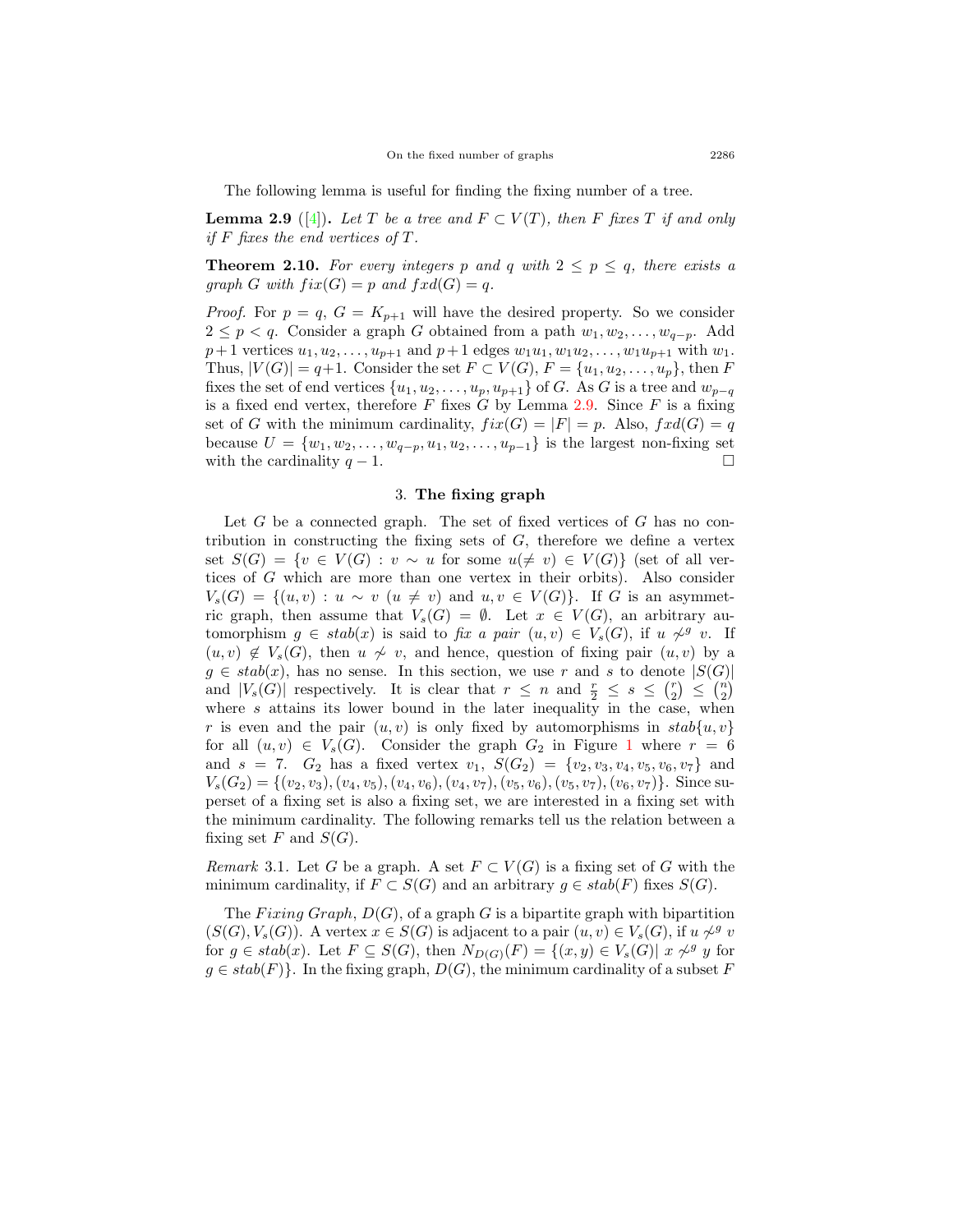

<span id="page-7-0"></span>FIGURE 2. The fixing graph of  $G_2$ 

of  $S(G)$  such that  $N_{D(G)}(F) = V_s(G)$  is the fixing number of *G*. Figure [2](#page-7-0) shows the fixing graph of graph  $G_2$  given in Figure [1](#page-3-0). Since,  $N_{D(G_2)}(v) \neq V_s(G_2)$  for all *v* ∈ *V*(*G*<sub>2</sub>) and *N*<sub>*D*(*G*<sub>2</sub>)</sub>{*v*<sub>4</sub>*, v*<sub>6</sub>} = *V*<sub>*s*</sub>(*G*<sub>2</sub>), {*v*<sub>4</sub>*, v*<sub>6</sub>} is a fixing set of *G*<sub>2</sub> with the minimum cardinality, and hence,  $fix(G_2) = 2$ .

*Remark* 3.2. Let *G* be graph and  $F \subset S(G)$  be a fixing set of *G*, then  $N_{D(G)}(F) = V_s(G)$ .

Also,  $\{v_1, v_2, v_3, v_4, v_5\}$  is a non-fixing set of  $G_2$  with the largest cardinality. In fact, every non-fixing set with the largest cardinality must have fixed vertex *v*1. Therefore, we have the following proposition.

<span id="page-7-1"></span>**Proposition 3.3.** *Let G be a graph and A be a non-fixing subset of G with the largest cardinality. Then, A contains all fixed vertices of G.*

*Proof.* Let  $x \in V(G)$  be an arbitrary fixed vertex of *G*. Suppose on contrary  $x \notin A$ . Then  $stab(A \cup \{x\}) = stab(A) \cap stab(x) = stab(A) \cap Aut(G) = stab(A) \neq$  $\{id\}$  (*A* is non-fixing set). Consequently,  $A \cup \{x\}$  is a non-fixing set with the largest cardinality, a contradiction.  $\Box$ 

Let *t* be the minimum number such that  $1 \le t \le r$  and every *t*-subset *F* of  $S(G)$  has  $N_{D(G)}(F) = V_s(G)$ , then *t* is helpful in finding the fixed number of a graph *G*. The following theorem gives a way of finding the fixed number of a graph using its fixing graph.

**Theorem 3.4.** Let G be a graph of order n and  $t$  ( $1 \le t \le r$ ) be the minimum *number such that every subset of S*(*G*) *with the cardinality t, has neighborhood*  $V_s(G)$  *in*  $D(G)$ *. Then,* 

$$
fxd(G) = t + |V(G) \setminus S(G)|.
$$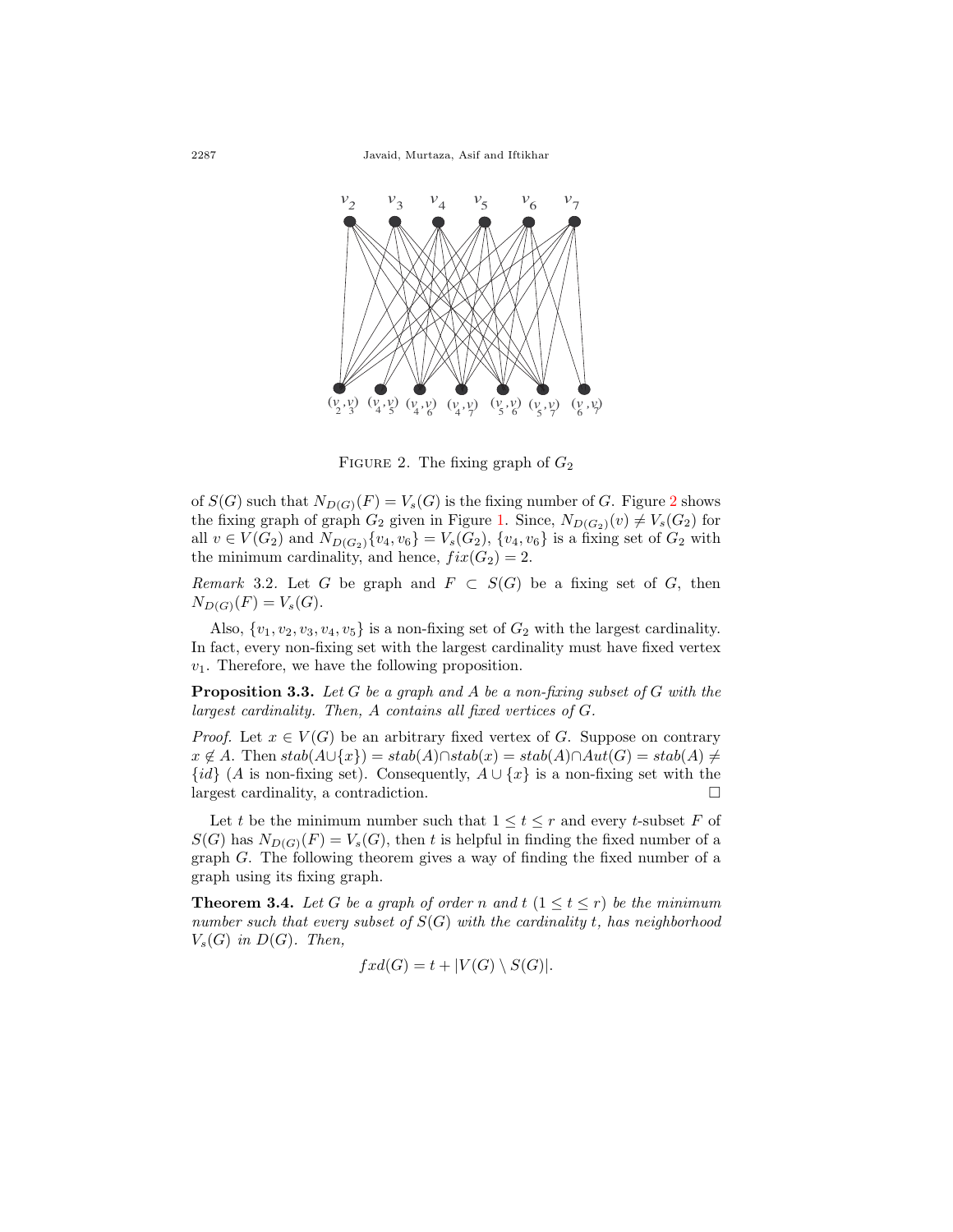*Proof.* We find a non-fixing subset *T* of  $V(G)$  with the largest cardinality. By Proposition [3.3](#page-7-1), *T* contains the set of fixed vertices  $V(G) \setminus S(G)$ . Moreover, by hypothesis, there is a subset *U* of  $S(G)$  with the cardinality  $t-1$ , such that  $N_{D(G)}(U) \neq V_s(G)$ . Then, *U* is a non-fixing set of *G*, and hence,  $\{V(G) \setminus V(G) \}$ *S*(*G*)*}* ∪*U* is a non-fixing set. Also,  ${V(G) \setminus S(G)}$  ∪*U* is a non-fixing set of *G* with the largest cardinality, because by hypothesis, a subset of  $S(G)$  with the cardinality *t*, forms a fixing set of *G*. Further  $\{V(G) \setminus S(G)\} \cap U = \emptyset$ . Hence, by Remark  $2.2(i)$  $2.2(i)$ ,

$$
fxd(G) = |V(G) \setminus S(G)| + |U| + 1 = |V(G) \setminus S(G)| + t.
$$

In [[8\]](#page-12-3), we found an upper bound on the cardinality of the edge set  $E(D(G))$ of the fixing graph *D*(*G*) of a graph *G*.

**Proposition 3.5** ([[8\]](#page-12-3))**.** *Let G be a k-fixed graph of order n, then*

(3.1) 
$$
|E(D(G))| \le n(\binom{n}{2} - k + 1).
$$

Now, we find a lower bound on  $|E(D(G))|$ .

**Proposition 3.6.** *Let G be a k-fixed graph of order n, then*

<span id="page-8-1"></span>
$$
(\frac{r}{2})(r-k+1)\leq |E(D(G))|.
$$

*Proof.* Let  $z \in V_s(G)$  and A be a set of the vertices of  $S(G)$  which are not adjacent to *z*. Since  $N_{D(G)}(A) \neq V_s(G)$ , *A* is a non-fixing set of *G*. Our claim is  $deg_{D(G)}(z) \geq r - k + 1$ . Suppose  $deg_{D(G)}(z) \leq r - k$ , then  $|A| \geq k$ , which contradicts that  $fxd(G) = k$  (*A* is non-fixing set with  $|A| \geq k$ ). Thus,  $deg_{D(G)}(z) \geq r - k + 1$  and consequently,

<span id="page-8-2"></span>(3.2) 
$$
\left(\frac{r}{2}\right)(r-k+1) \le s(r-k+1) \le |E(D(G))|.
$$

<span id="page-8-3"></span>Thus, on combining  $(3.1)$  $(3.1)$  $(3.1)$  and  $(3.2)$  $(3.2)$  we get

(3.3) 
$$
\left(\frac{r}{2}\right)(r-k+1) \le |E(D(G))| \le n\left(\binom{n}{2} - k + 1\right).
$$

<span id="page-8-0"></span>**Theorem 3.7.** *If G is a k-fixed graph and*  $|S(G)| = r$ *, then either*  $k \leq 3$  *or*  $k$  ≥  $r$  − 1*.* 

*Proof.* For each  $R \subseteq S(G)$ , let  $\overline{N}_{D(G)}(R) = V_s(G) \backslash N_{D(G)}(R)$ . We claim that, if  $R, T \subseteq S(G)$  with  $|R| = |T| = k-1$  and  $R \neq T$ , then  $\overline{N}_{D(G)}(R) \cap \overline{N}_{D(G)}(T) =$  $\emptyset$ *.* Otherwise, there exists a pair  $\{y, z\} \in \overline{N}_{D(G)}(R) \cap \overline{N}_{D(G)}(T)$ . Therefore,  $\{y, z\} \notin N_{D(G)}(R \cup T)$ , and hence,  $R \cup T$  is not a fixing set of *G*. Since,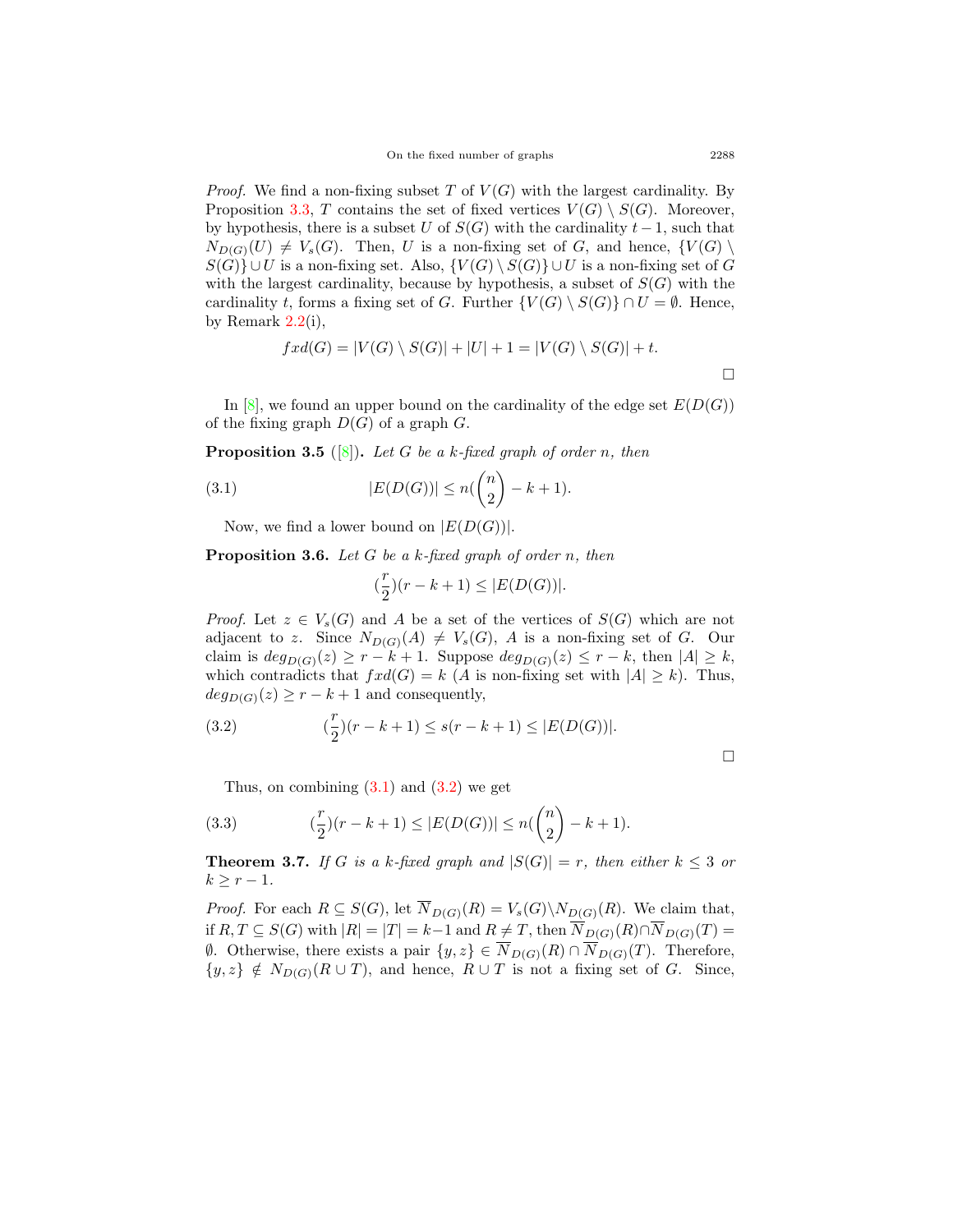$R \neq T$ ,  $|R \cup T| > |T| = k - 1$ , which contradicts that  $fxd(G) = k$ . Thus,  $\overline{N}_{D(G)}(R) \cap \overline{N}_{D(G)}(T) = \emptyset.$ 

Since  $fix(G) = k$ , for each  $R \subseteq S(G)$  with  $|R| = k - 1$ ,  $\overline{N}_{D(G)}(R) \neq \emptyset$ . Now, let  $\Omega = \{ R \subseteq S(G) : |R| = k - 1 \}.$  Therefore,

$$
|\bigcup_{R\in\Omega} \overline{N}_{D(G)}(R)| = \sum_{R\in\Omega} |\overline{N}_{D(G)}(R)| \ge \sum_{R\in\Omega} 1 = {r \choose k-1}.
$$

On the other hand,  $\bigcup_{R\in\Omega} \overline{N}_{D(G)}(R) \subseteq V_s(G)$ . Hence,  $|\bigcup_{R\in\Omega} \overline{N}_{D(G)}(R)| \le$  $s \leq {r \choose 2}$ . Consequently,  ${r \choose k-1} \leq {r \choose 2}$ . If  $r \leq 4$ , then  $k \leq 3$ . Now, let  $r \geq 5$ . *k*<sup>2</sup>  $\leq$  *k*<sub>2</sub>. Consequently,  $\binom{k-1}{k-1} \leq \binom{2}{2}$ . If  $k \leq 3$ ,  $\leq$  *k*<sub>1</sub>  $\leq$  *k*<sub>2</sub>. Thus,  $2 \leq \frac{r+1}{2}$ . We know that for each  $a, b \leq \frac{n+1}{2}$ ,  $\binom{r}{a} \leq \binom{r}{b}$  if and only if  $a \leq b$ . Therefore, if  $k - 1 \leq \frac{r+1}{2}$ , then  $k - 1 \leq 2$ , which implies  $k \leq 3$ . If  $k - 1 \geq \frac{r+1}{2}$ , then  $r - k + 1 \le \frac{r+1}{2}$ . Since,  $\binom{r}{r-k+1} = \binom{r}{k-1}$ , we have  $\binom{r}{r-k+1} \le \binom{r}{2}$  and consequently,  $r - k + 1 \leq 2$ , which yields  $k \geq r - 1$ . □

## 4. **The distance-transitive graph**

We now study the fixed number in a class of graphs known as the distancetransitive graphs. A graph *G* is called distance-transitive, if  $u, v, x, y \in V(G)$ satisfying  $d(u, v) = d(x, y)$ , then there exist an automorphism  $g \in Aut(G)$  such that *u*  $\sim$ <sup>*g*</sup> *x* and *v*  $\sim$ <sup>*g*</sup> *y*. For example, the complete graph  $K_n$ , the cyclic graph  $C_n$ , the Petersen graph, the Johnson graph etc, are distance-transitive. For more about distance-transitive graphs see [[1](#page-11-4)]. In this section, we use the terminology as described in Section 3 related to the fixing graph  $D(G)$  of a graph  $G$ . The following proposition given in  $[1]$  $[1]$  tells that the distance transitive graph does not have fixed vertices.

**Proposition 4.1** ([[1\]](#page-11-4))**.** *A distance-transitive graph is vertex transitive.*

Thus, if *G* is a distance-transitive graph, then  $S(G) = V(G)$ ,  $r = n$  and  $V_s(G)$  consists of all  $\binom{n}{2}$  pairs of vertices of *G* (i.e.,  $s = \binom{n}{2}$ ).

**Corollary 4.2.** *Let G be a distance-transitive graph of order n. If G is k-fixed, then either*  $k \leq 3$  *or*  $k \geq n-1$ *.* 

*Proof.* Since  $r = n$  for a distance-transitive graph, the result follows from Theorem [3.7.](#page-8-0)  $\Box$ 

Moreover, an expression for bounds on  $|E(D(G))|$  of a distance-transitive and *k*-fixed graph *G* can be obtained by putting  $r = n$  and  $s = \binom{n}{2}$  in ([3.2](#page-8-2)) and use the result in ([3.3\)](#page-8-3), we get

<span id="page-9-0"></span>(4.1) 
$$
{n \choose 2}(n-k+1) \le |E(D(G))| \le n({n \choose 2} - k + 1).
$$

The following two results given in [\[7](#page-12-0)] are useful in our later work.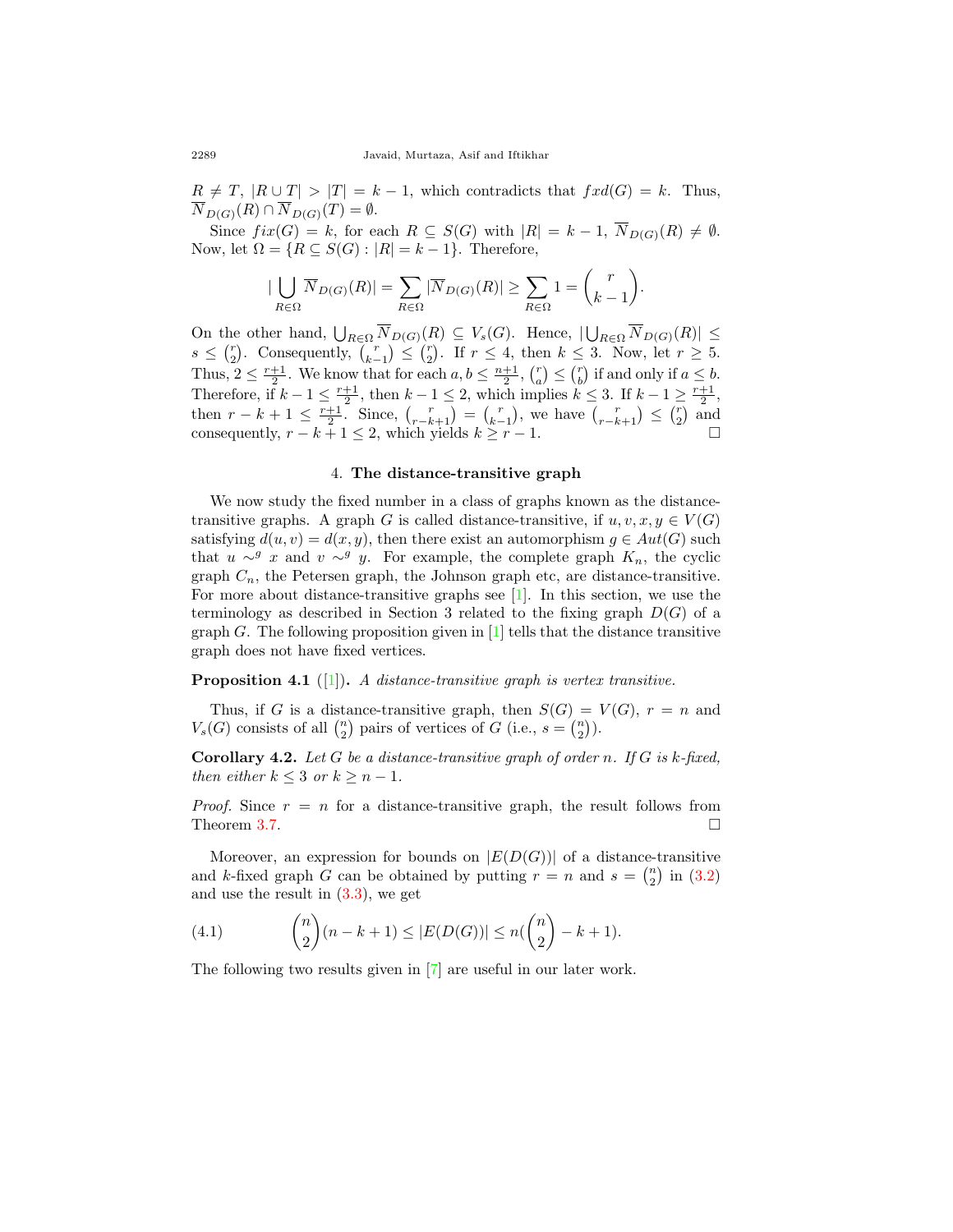<span id="page-10-3"></span>**Observation 4.3** ([[7\]](#page-12-0)). Let  $n_1, \ldots, n_r$  and *n* be positive integers, with  $\sum_{i=1}^{r} n_i = n$ . Then,  $\sum_{i=1}^{r} {n_i \choose 2}$  is minimum if and only if  $|n_i - n_j| \leq 1$ , for each  $1 \leq i, j \leq r$ .

<span id="page-10-4"></span>**Lemma 4.4** ([\[7](#page-12-0)]). Let  $n, p_1, p_2, q_1, q_2, r_1$  and  $r_2$  be positive integers, such that  $n = p_i q_i + r_i$  and  $r_i < p_i$ , for  $1 \leq i \leq 2$ . If  $p_1 < p_2$ , then  $(p_1 - r_1) \binom{q_1}{2} + r_1 \binom{q_1+1}{2} \ge (p_2 - r_2) \binom{q_2}{2} + r_2 \binom{q_2+1}{2}.$ 

We define a partition of  $V(G)$  with respect to  $v \in V(G)$ , into the distance classes  $\Psi_i(v)$   $(1 \leq i \leq e(v))$  defined as:  $\Psi_i(v) = \{x \in V(G) | d(v, x) = i\}$ .

<span id="page-10-0"></span>**Proposition 4.5.** *Let G be a distance-transitive graph and*  $v, x, y \in V(G)$ *. Then*  $x, y \in \Psi_i(v)$  *for some i*  $(1 \leq i \leq e(v))$  *if and only if v is non-adjacent to the pair*  $(x, y) \in V_s(G)$  *in*  $D(G)$ *.* 

*Proof.* Let  $x, y \in \Psi_i(v)$  for some  $i$   $(1 \leq i \leq e(v))$ , then  $d(v, x) = d(v, y) = i$ and by definition of distance-transitive graph, there exists an automorphism *g* ∈ *Aut*(*G*) such that *v* ∼<sup>*g*</sup> *v* and *x* ∼<sup>*g*</sup> *y*. Thus, *x* ∼<sup>*g*</sup> *y* by an automorphism  $g \in stab(v)$  and consequently, the pair  $(x, y)$  is not adjacent to *v* in  $D(G)$ .

Conversely, suppose *v* is non-adjacent to pair  $(x, y) \in V_s(G)$ , then  $x \sim^g y$ by an arbitrary  $g \in stab(v)$ . Since *g* is an isometry,  $d(v, x) = d(g(v), g(x)) =$  $d(v, y) = i$  (say). Thus, *x, y* are in the same distance class  $\Psi_i(v)$ .

<span id="page-10-1"></span>**Proposition 4.6.** *Let G be a distance-transitive graph of order n. If G is*  $k$ *-fixed, then for each*  $v \in V(G)$ ,  $deg_{D(G)}(v) = \binom{n}{2} - \sum_{i=1}^{e(v)} \binom{|\Psi_i(v)|}{2}$ .

*Proof.* By Propositon [4.5](#page-10-0), the only pairs  $(x, y) \in V_s(G)$  which are non-adjacent to  $v \in V(G)$  are those in which both  $x, y$  belong to the same distance class  $\Psi_i(v)$ for each *i*  $(1 \leq i \leq e(v))$ . So the number of such pairs in  $V_s(G)$  which are not adjacent to v is  $\sum_{i=1}^{e(v)} {\binom{|\Psi_i(v)|}{2}}$ . Therefore,  $deg_{D(G)}(v) = \binom{n}{2} - \sum_{i=1}^{e(v)} {\binom{|\Psi_i(v)|}{2}}$ □

Thus, an expression for  $|E(D(G))|$  can be obtained using Proposition [4.6](#page-10-1), (4.2)

<span id="page-10-2"></span>
$$
|E(D(G))| = \sum_{v \in V(G)} {n \choose 2} - \sum_{i=1}^{e(v)} {|\Psi_i(v)| \choose 2} = n {n \choose 2} - \sum_{v \in V(G)} \sum_{i=1}^{e(v)} {|\Psi_i(v)| \choose 2}
$$

<span id="page-10-5"></span>From  $(4.1)$  and  $(4.2)$  $(4.2)$  we obtain

(4.3) 
$$
n(k-1) \le \sum_{v \in V(G)} \sum_{i=1}^{e(v)} \binom{|\Psi_i(v)|}{2} \le \binom{n}{2}(k-1).
$$

**Theorem 4.7.** *Let G be a distance-transitive graph of order n and diameter d. If G is k-fixed, then*  $k \geq \frac{n-1}{d}$ *.*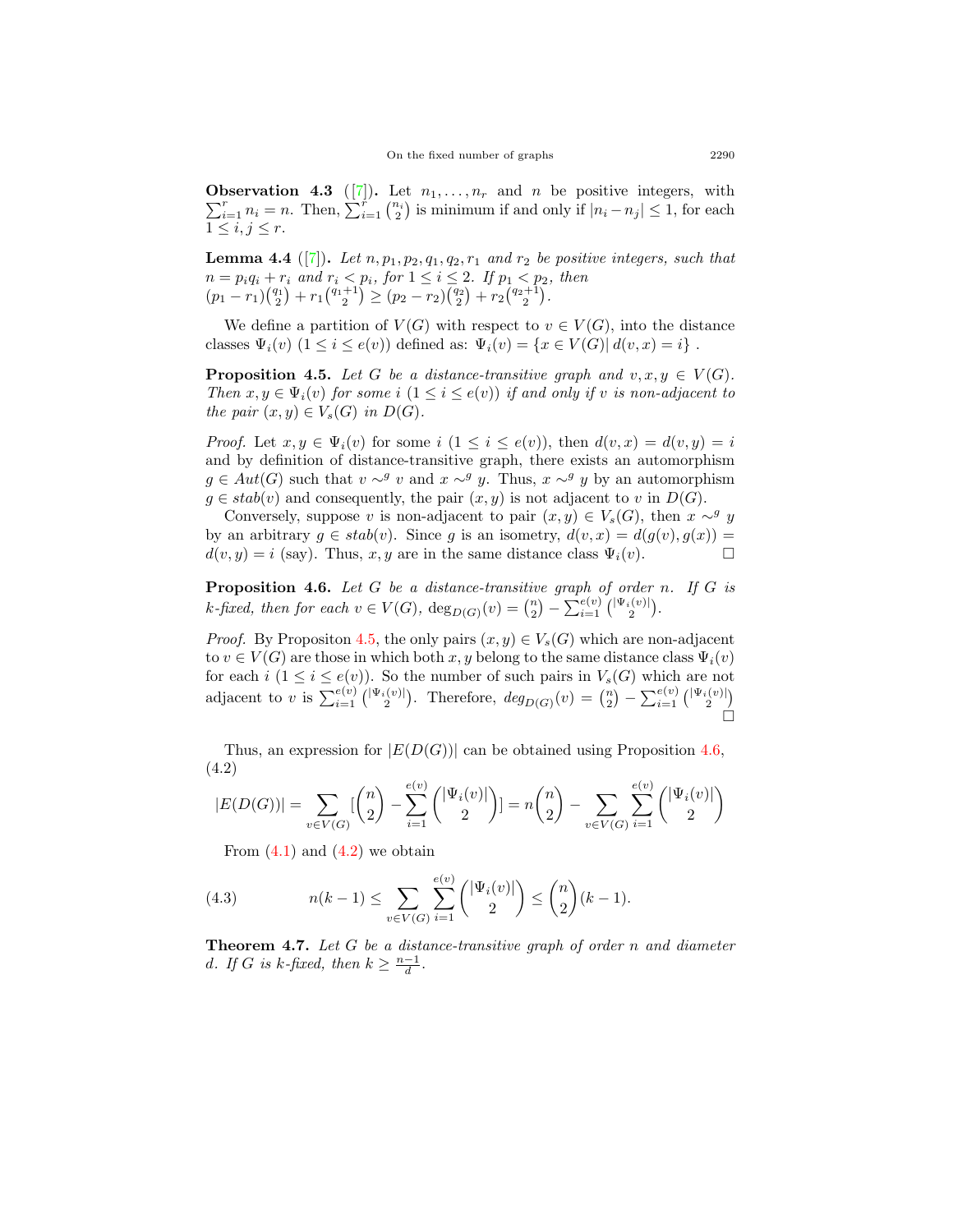*Proof.* Note that, for each  $v \in V(G)$ ,  $|\bigcup_{i=1}^{e(v)} \Psi_i(v)| = n - 1$ . For  $v \in V(G)$ , let  $n-1 = q(v)e(v) + r(v)$ , where  $0 \le r(v) < e(v)$ . Then, by Observation [4.3,](#page-10-3)  $\sum_{i=1}^{e(v)} \binom{|\Psi_i(v)|}{2}$  is minimum if and only if  $| |\Psi_i(v)| - |\Psi_j(v)| | \leq 1$ , where  $1 \leq i, j \leq e(v)$ . This condition will be satisfied, if there are  $r(v)$  distance classes having  $q(v) + 1$  vertices and  $e(v) - r(v)$  distance classes having  $q(v)$  vertices. Thus, the number of the pairs of vertices in  $\Psi_i(v)$  having  $q(v) + 1$  vertices is  $r(v)$  $\binom{q(v)+1}{2}$  and the number of the pairs of vertices in  $\Psi_i(v)$  having  $q(v)$ vertices is  $(e(v) - r(v))\binom{q(v)}{2}$ . Thus,

<span id="page-11-5"></span>(4.4) 
$$
(e(v) - r(v))\binom{q(v)}{2} + r(v)\binom{q(v) + 1}{2} \le \sum_{i=1}^{e(v)} \binom{|\Psi_i(v)|}{2}
$$

Let  $w \in V(G)$  with  $e(w) = d$ ,  $r(w) = r$ , and  $q(w) = q$ , then  $n - 1 = qd + r$ . Since, for each  $v \in V(G)$ ,  $e(v) \leq e(w)$ , by Lemma [4.4](#page-10-4),

*.*

$$
(d-r)\binom{q}{2} + r\binom{q+1}{2} \le (e(v) - r(v))\binom{q(v)}{2} + r(v)\binom{q(v)+1}{2}.
$$
 Therefore,

$$
n[(d-r)\binom{q}{2}+r\binom{q+1}{2}] \le \sum_{v\in V(G)}[(e(v)-r(v))\binom{q(v)}{2}+r(v)\binom{q(v)+1}{2}].
$$

Thus, by relation  $(4.3)$  $(4.3)$  and  $(4.4)$  $(4.4)$ 

$$
n[(d-r)\binom{q}{2} + r\binom{q+1}{2}] \le \sum_{v \in V(G)} \sum_{i=1}^{e(v)} \binom{|\Psi_i(v)|}{2} \le \binom{n}{2}(k-1).
$$

Hence,  $q[(d - r)(q - 1) + r(q + 1)] ≤ (n - 1)(k - 1)$ , which implies,  $q[(r - d) + (d - 1)]$  $r)q + r(q+1) \leq (n-1)(k-1)$ . Therefore,  $q(r-d) + q(n-1) \leq (n-1)(k-1)$ . Since,  $q = \lfloor \frac{n-1}{d} \rfloor$ , we have

$$
k-1 \ge q+q\frac{r-d}{n-1}=q+\frac{qr}{n-1}-\frac{qd}{n-1}=q+\frac{qr}{n-1}-\frac{\lfloor\frac{n-1}{d}\rfloor d}{n-1}\ge q+\frac{qr}{n-1}-1.
$$
Thus, 
$$
k \ge \lfloor\frac{n-1}{d}\rfloor+\frac{qr}{n-1}.
$$
 Note that, 
$$
\frac{qr}{n-1}\ge 0.
$$
 If 
$$
\frac{qr}{n-1}>0
$$
, then 
$$
k \ge \lceil\frac{n-1}{d}\rceil,
$$
 since  $k$  is an integer. If 
$$
\frac{qr}{n-1}=0
$$
, then  $r=0$  and consequently,  $d$  divides  $n-1$ . Thus, 
$$
\lfloor\frac{n-1}{d}\rfloor=\lceil\frac{n-1}{d}\rceil.
$$
 Therefore, 
$$
k \ge \lceil\frac{n-1}{d}\rceil\ge \frac{n-1}{d}.
$$

#### **REFERENCES**

- <span id="page-11-4"></span>[1] N. Biggs, Algebraic Graph Theory, Cambridge Univ. Press, Cambridge, 1993.
- <span id="page-11-1"></span>[2] D.L. Boutin, Identifying graph automorphisms using determining sets, *Electron. J. Combin.* **13** (2006), no. 1, Research Paper 78, 12 pages.
- <span id="page-11-3"></span>[3] J. Cáceres, D. Garijo, M.L. Puertas and C. Seara, On the determining number and the metric dimension of graphs, *Electron. J. Combin.* **17** (2010), no. 1, Research Paper 63, 20 pages.
- <span id="page-11-0"></span>[4] D. Erwin and F. Harary, Destroying automorphisms by fixing nodes, *Discrete Math.* **306** (2006), no. 24, 3244–3252.
- <span id="page-11-2"></span>[5] C.R. Gibbons and J.D. Laison, Fixing numbers of graphs and groups, *Electron. J. Combin.* **16** (2009), no. 1, Research Paper 39, 13 pages.